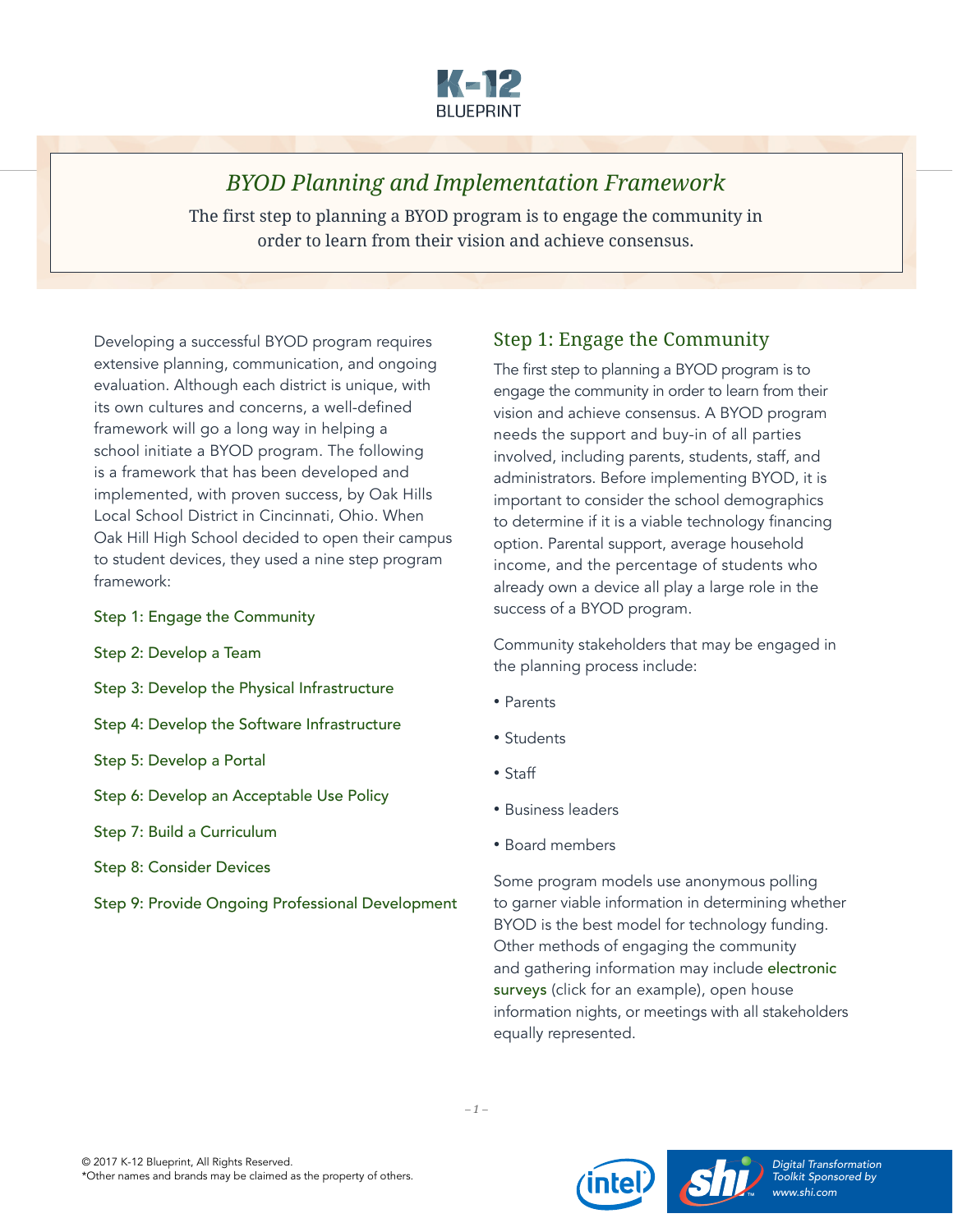When presenting to community members, offer them a vision of 21st century learning and explain how they can play an important role in achieving this vision through the BYOD program. Focus on 2-3 specific technology goals for the district, and outline the steps to get there. Many of the reasons that BYOD programs fail can be solved through open communication and engagement with community stakeholders before the program begins.

### Implementation Example

- In Oak Hills, many of the community engagements were centered on the creation of a three-year eTech Plan. The key points of the engagement were:
- Create and nurture a culture where technologyembedded instruction is an integral part of the everyday learning in all classrooms.
- Utilize a learning management system to provide one-stop, 24/7 access for students, teachers, parents, and community members.
- Explore the appropriate role and use of personal technology devices in and out of the school environment.

These specific technology goals, combined with community engagement, created a firm foundation for building a BYOD program.

## <span id="page-1-0"></span>Step 2: Develop a Team

Developing a team is critical to the success of BYOD in a school district. A well-defined team that meets regularly will move the objectives of a district forward.

A Sample BYOD Team



### Roles

#### **Core Team**

The Core Team may include the Director of eLearning, the eLearning Coach and Course Developer, and other technology specialists who support the district in its technology initiatives. Additional responsibilities include detailed planning, exploring new technologies, planning professional development, and troubleshooting.

### **Assistant Principals**

Assistant principals support technology planning, implementation, and professional development.

### **Teachers**

Teachers support eLearning by testing new technologies, planning and running professional development, and advancing district technology goals.

When beginning a BYOD program, some districts elect teachers from every school building to fulfill a supplemental role as an eLearning Consultant. These teachers all have a full student course load, but sometimes may be offered a stipend for their additional planning and prep work. The number per level and per building is determined by the initiatives that year in eLearning & technology, and the population of each building.

### **Students**

Schools may decide to create a smaller, focused group of students in the district who participate in an eLearning educational track. Their responsibilities include learning new technologies (often at a deep level), assisting staff with technology needs, and developing additional eLearning opportunities.

Students involved in the program may be offered additional school credit upon successful completion of the course. They are coached and supported by assigned eLearning Consultants (teachers).



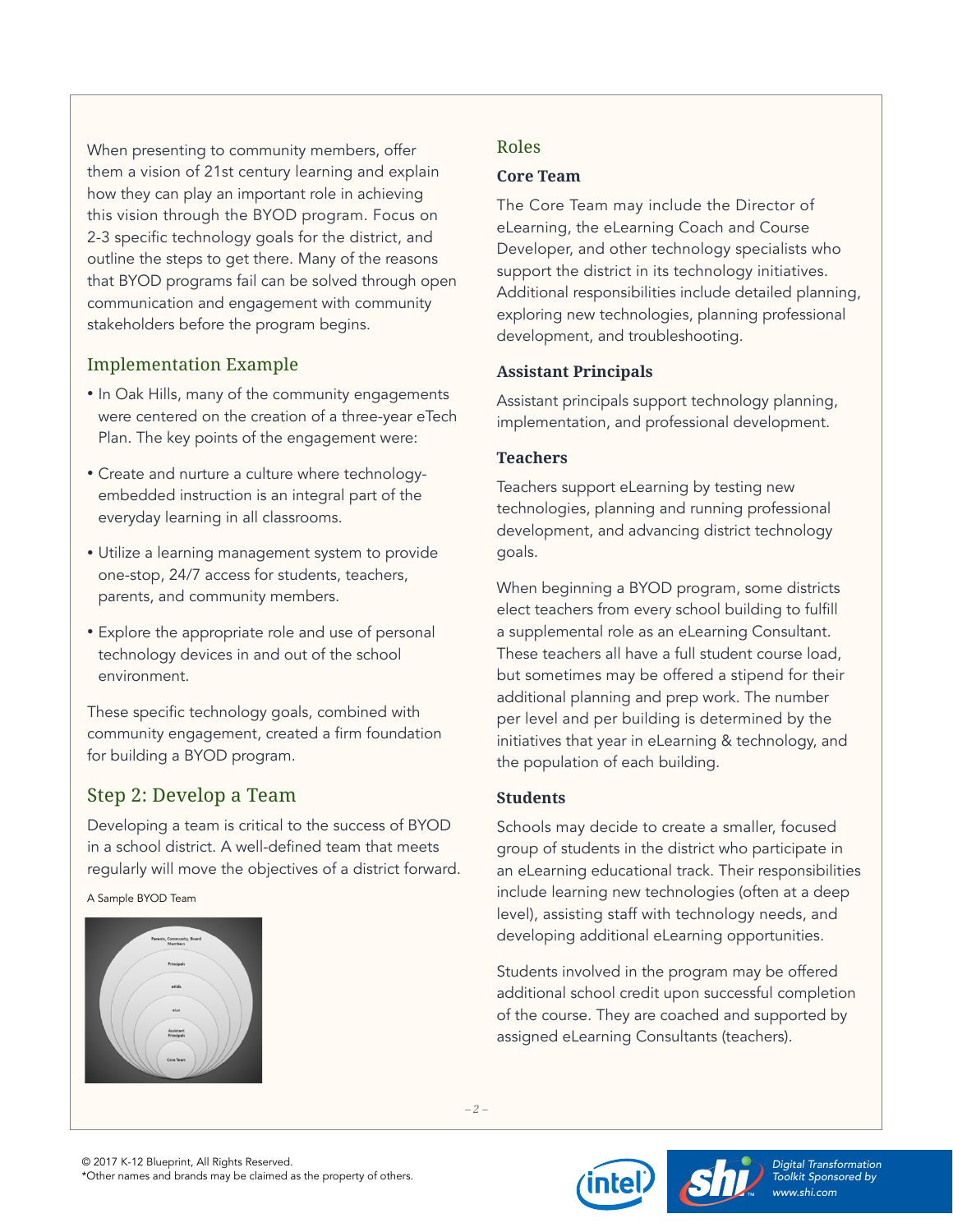### **Principals**

Principals attend eLearning Team meetings and provide the perspective of a building administrator, broadening the scope of discussion and gaining additional insights.

#### **Parents, Community Members, and Board Members**

Parents can serve as valuable volunteers on projectspecific teams. A BYOD technology initiative directly affects parents and, therefore, input from parents should weigh heavily on the program design. A BYOD team could involve input from local business owners as well, especially if the district is seeking community funding.

### **Additional Support**

These support roles may attend eLearning team meetings or lend support on project-specific teams.

- Superintendent
- Project Manager of the Technology Team
- Multi-Media Designer
- District Directors

## <span id="page-2-0"></span>Step 3: Develop the Physical Infrastructure

Opening school doors to student and staff devices will create heavy demands on your network infrastructure.

- Will the network be able to handle large a number of devices simultaneously, for example, at the beginning of class periods when students log on to the network at the same time?
- Will students be able to rely on network access 24/7?
- How will you ensure enough bandwidth to handle multimedia applications?

Contact local vendors and network specialists to determine the best set-up for your district goals, existing infrastructure, and budget.

Also consider that BYOD brings with it a host of security concerns, including data protection and compliance with the Children's Internet Protection Act (CIPA).

- How will you protect student information and avoid data security conflicts?
- How will you protect your network from viruses and malware?
- Will students be protected from unsolicited email and inappropriate sites?
- How will you monitor Internet usage?

Protective wireless infrastructure for a BYOD program provides a segmented student network that is separate from the one used by teachers and administrators, thereby avoiding data security conflicts and protecting student information. Built-in authentication procedures enable monitoring of Internet usage while ensuring that only legitimate users are allowed to access the network.

In addition to extensive planning for network security, wireless infrastructure must also have the capacity for growth. An increase in the number of mobile devices presents a growing demand for bandwidth, requiring schools to devote a large amount of their BYOD budget to infrastructure investment.

## Implementation Example

Oak Hills uses the following support hardware, finding this configuration capable of handling the demands of multiple student-owned mobile devices.

*– 3 –*



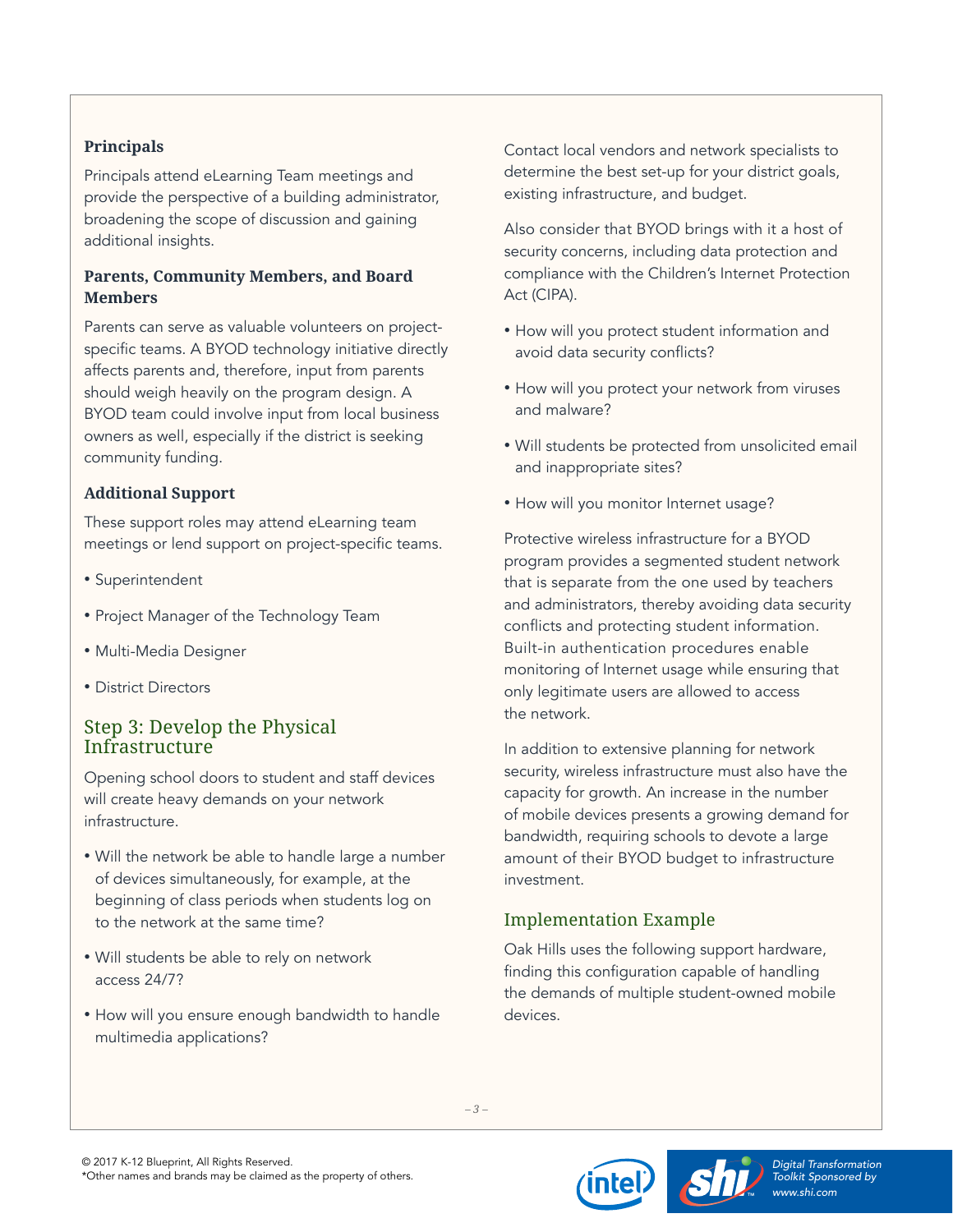#### **Wireless Infrastructure**

- Cisco Dual-Radio wireless access points
- Strategically positioned to minimize RF interference between each other
- Provides approximately 95% building coverage for wireless G standard devices

#### **Network**

- Network configuration consists of multiple SSID's (networks)
- Security maintained with a separated network configuration that includes a staff network, student network, and guest network
- Staff and Student network is secured via WEP, and is available to any employee or student utilizing district-owned equipment
- Guest network is an open SSID, allowing any student- or staff-owned equipment to access the internet

#### **VM Ware**

- 8 Cisco UCS Blade servers arranged in two 4-blade chassis. Each Blade consists of:
- (2) 6 core processors for a total of 12 cores per blade
- 192GB of RAM
- This is a total cluster wide of 96 CPU cores, and 2.3 Terabytes of RAM
- Cisco UCS Fiber interconnect
- Netapp Fiber Channel SAN storage, with 7 TB of storage on SAS 15k RPM drives
- Running VMware ESX, and VMware View 5

## <span id="page-3-0"></span>Step 4: Develop the Software Infrastructure

In a BYOD program, students will bring a variety of devices. A significant challenge for any school district is to provide software tools that can be utilized by all students on any device. This requires considerable planning.

With a wide variety of personal mobile devices, successful BYOD implementation makes use of platform-independent tools. Web-based applications work on most platforms and can accommodate common software needs, including photo editing and multimedia presentations. To prevent file compatibility issues, BYOD programs are most effective when they use cloud-based online storage for sharing and collaboration that works on all devices.

## Implementation Example

At Oak Hills, the challenge of accommodating a wide variety of devices is addressed through the use of a private and public cloud.

The private cloud sits on district-owned servers and essentially replicates a desktop experience for students. From home, students can download the VMWare View Client and create a virtual desktop complete with district licensed software. The private cloud is generally used by students who have specific software needs and do not have access to that software on their own device.

The public cloud contains web-based applications that can be accessed through any Internet connection. The advantage of the public cloud is that it is built with HTML and other various web programming languages, and therefore it can be accessed from any web browser. Using web-based software allows a BYOD program to be device neutral.



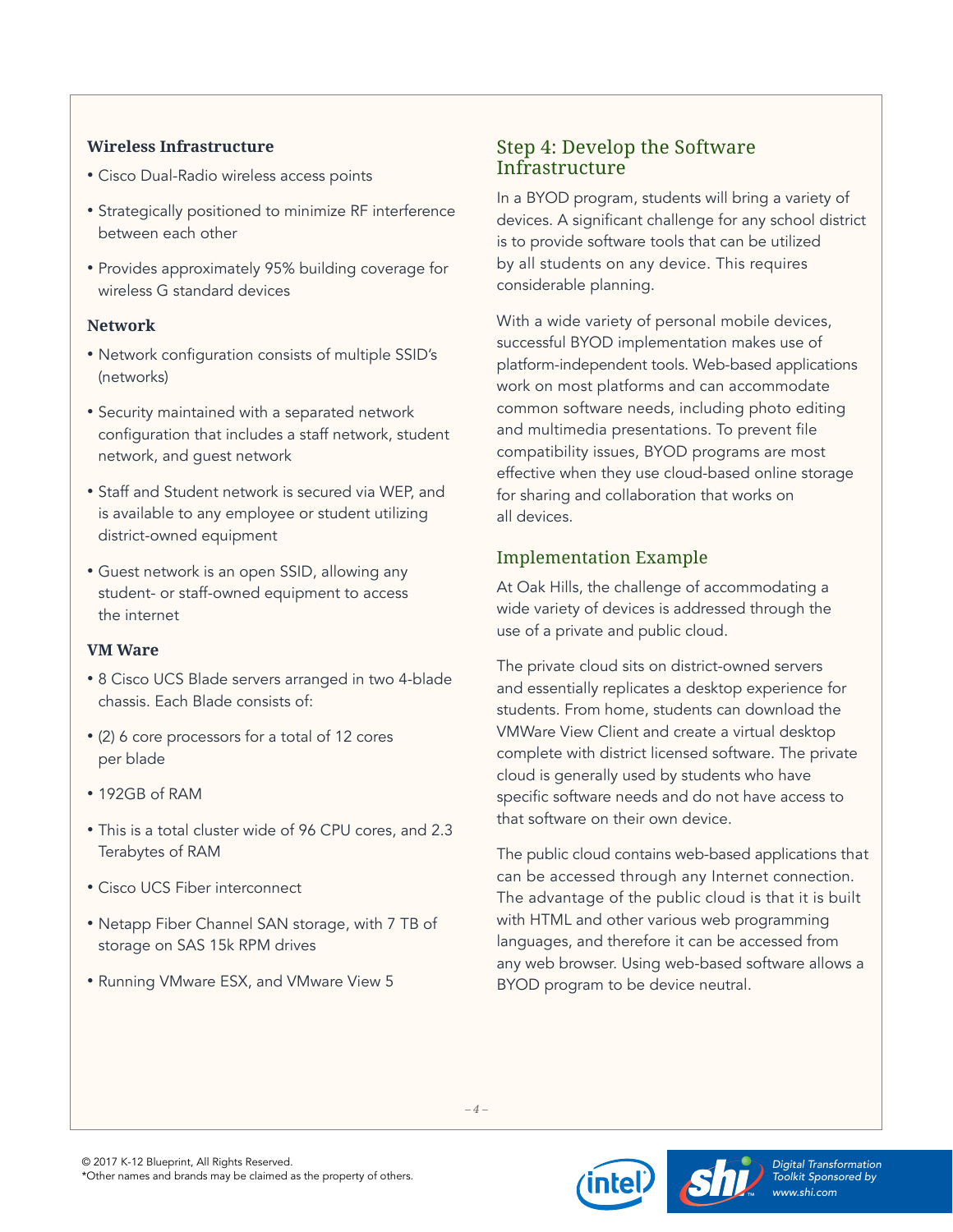# <span id="page-4-0"></span>Step 5: Develop a Portal

Once the software tools are determined (both in the public and private clouds), the next important step is to create a central location that collects those resources. An effective BYOD program has a "one stop shop" for students, staff, and parents to access web applications and district-licensed software.

An example of a BYOD district portal



## Developing a Portal

A portal doesn't need to be complicated. Its main purpose is collect web-based software applications. Some things to keep in mind:

1.Display the most popular applications on the main page.

2.Don't overlook the importance of aesthetics. Aim to create a modern design with a clean, simple layout and navigation.

3.When designing a portal, keep in mind that the portal will be accessed from mobile devices. The design should be easy to view and navigate on a small screen. Another option is to develop different designs for different devices, based on user interaction and screen size.

1.Embed a microblog widget to communicate announcements on the main page of the portal. This allows the site moderator to post messages from any computer or smartphone without having to modify the website.

2.Advanced features may include fully customized portals based on the user. For example, a student would see applications based on their identification as a student.

## <span id="page-4-1"></span>Step 6: Develop an Acceptable Use Policy

Successful BYOD programs have strategies in place to help with classroom management of different devices and activities. They establish and communicate an acceptable use policy (AUP) that specifies where and when devices can be used, as well as policies for social networking and messaging. Previous versions of a district AUP must be updated to address policies regarding students and staff bringing in outside devices.

Before developing an AUP, first define the goals and intended results. For example:

- 1.Outlining appropriate behavior in positive terms
- 2.Specifically outlining inappropriate behaviors
- 3.Outlining the procedures involved with following or not following the AUP

## Electronic Sign-Off

At the beginning of each new school year, require students and staff to read, agree, and electronically sign the AUP. Electronic sign-off allows a district to track acknowledgements easily as well as save paper.

*– 5 –*



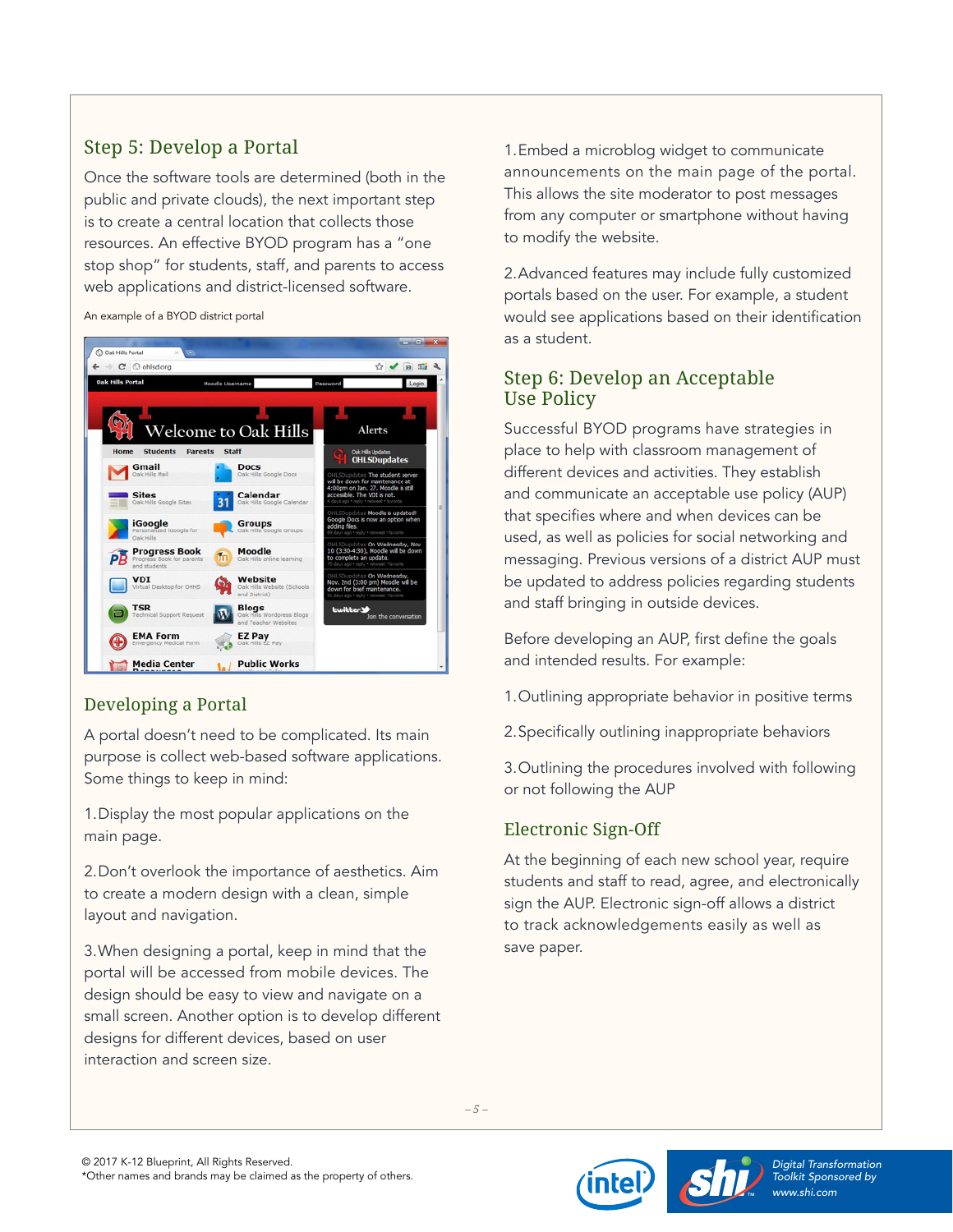| Oak Hills LSD Sign Offs                                                                                                                                           |                                                                                                                                                                                                                                                                                                                                                                                                                                                                                                | Search this site |
|-------------------------------------------------------------------------------------------------------------------------------------------------------------------|------------------------------------------------------------------------------------------------------------------------------------------------------------------------------------------------------------------------------------------------------------------------------------------------------------------------------------------------------------------------------------------------------------------------------------------------------------------------------------------------|------------------|
| <b>HILLS</b><br>DISTRICT<br><b>SCHOOL</b><br>Navigation<br>$=$ Home<br>Bridgetown Sign Off<br>Delhi Sign Off<br><b>High School Sign Off</b><br>Rapid Run Sign Off | Home ><br><b>High School Sign Off</b><br>As a student of the Oak Hills Local School district attending Oak Hills High School, you are<br>responsible for reading and acknowledging that you have read the following items. Please click<br>on each item, read it, and complete the form below.<br><b>Oak Hills High School Forms</b><br>. Oak Hills High School Handbook<br>· Oak Hills Acceptable Use Policy<br>Oak Hills Code of Conduct<br>٠                                                |                  |
| Edit aidebar                                                                                                                                                      | · Recruiters in Schools<br>Oak Hills High School Sign Off<br>By selecting the option below, I acknowledge viewing and being responsible for<br>understanding:<br>The Oak Hills High School Handbook<br>The Oak Hills AUP<br>The Code of Conduct<br>Recruitment in Schools<br>Your username (vanderveen_z@ohlsd.org) will be recorded when you submit this form.<br>Not vanderveen z? Sign out<br>* Required<br>Sign Off <sup>*</sup><br>Il have viewed and I am responsible for understanding. |                  |

The following is an example AUP that can be used as a starting point for development.

### **Oak Hills Acceptable Use Policy**

We in the Oak Hills Local School District are pleased to be able to offer our students, staff and guests access to computer technology, including access to the Internet, certain online services, and the Oak Hills information technology network. We are dedicated to access and support of appropriate technology which unlocks our potential and connects us locally and globally. We envision a learning environment where technology is a part of us, not apart from us.

We believe that the tremendous value of technology and the information technology network as an educational resource far outweighs the potential risks. We will leverage existing and emerging technology as a means to learn and thrive in the 21st Century and prepare our students for success toward their goals in the competitive global, electronic age. We feel that access to the tools and resources of a worldwide network and understanding when and how these tools are appropriately and effectively used are imperative in each student's education. However, if parents feel they do not want their child to have Internet access, then they will be responsible for

informing their child's teachers, in writing, before the end of the second week of school.

The school's information technology resources, including email and Internet access, are provided for educational purposes. If you have any doubt about whether a contemplated activity is acceptable, consult with your immediate teacher, supervisor, or director to help decide if a use is appropriate. Adherence to the following policy is necessary for continued access to the school's technological resources:

#### **Users must respect and protect the privacy of others by:**

1.Using only assigned accounts.

2.Only viewing, using, or copying passwords, data, or networks to which they are authorized.

3.Refraining from distributing private information about others or themselves.

#### **Users must respect and protect the integrity, availability, and security of all electronic resources by:**

1.Observing all district Internet filters and posted network security practices.

2.Reporting security risks or violations to a teacher or network administrator.

3.Not destroying or damaging data, networks, or other resources that do not belong to them, without clear permission of the owner.

4.Conserving, protecting, and sharing these resources with other users.

5.Notifying a staff member or administrator of computer or network malfunctions through the creation of a service request.

*– 6 –*



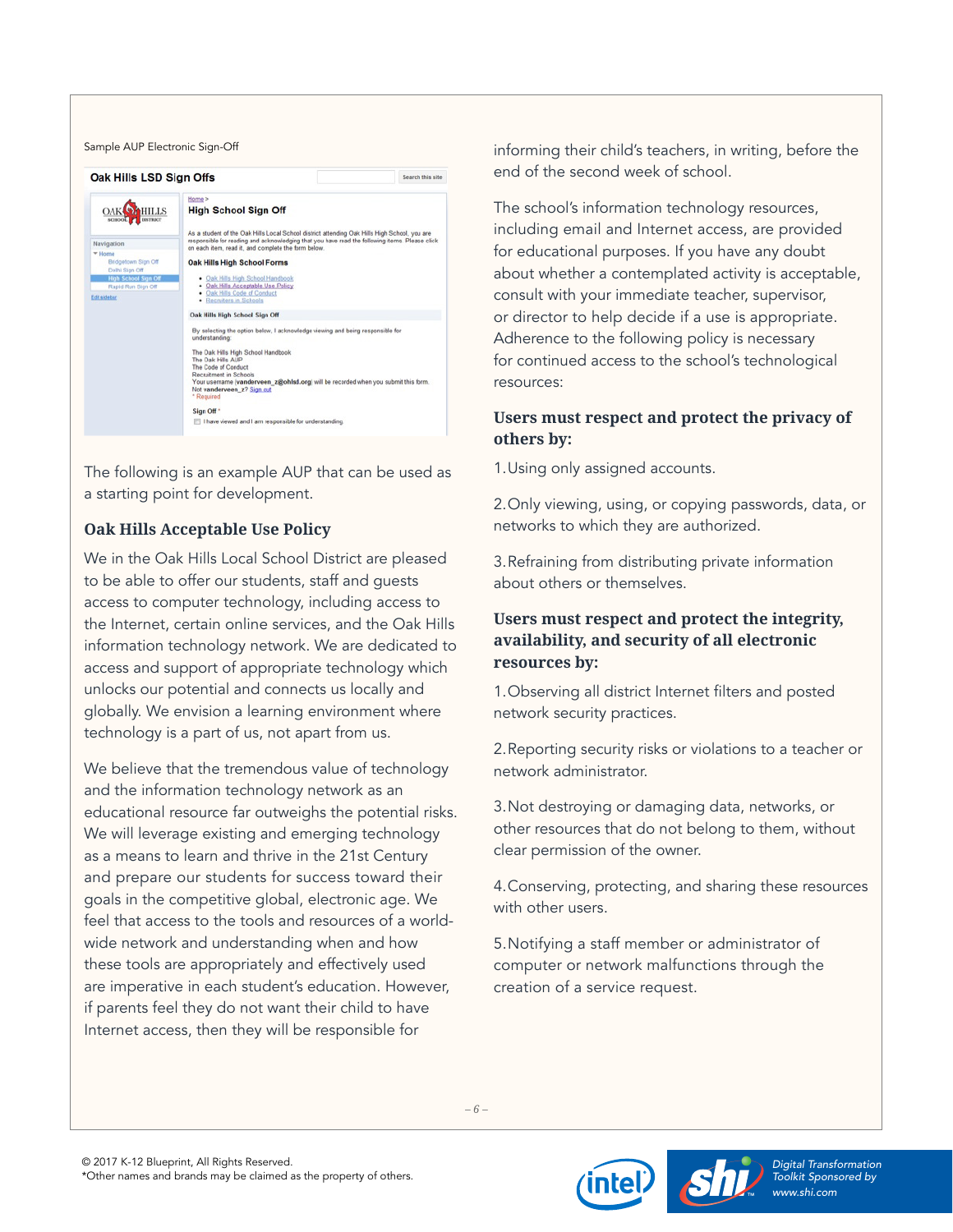### **Users must respect and protect the intellectual property of others by:**

1.Following copyright laws (not making illegal copies of music, games, or movies).

2.Citing sources when using others' work (not plagiarizing).

#### **Users must respect and practice the principles of community by:**

1.Communicating only in ways that are kind and respectful.

2.Reporting threatening or discomforting materials to a teacher or administrator.

3.Not intentionally accessing, transmitting, copying, or creating material that violates the school's code of conduct (such as messages/content that are pornographic, threatening, rude, discriminatory, or meant to harass).

4.Not intentionally accessing, transmitting, copying, or creating material that is illegal (such as obscenity, stolen materials, or illegal copies of copyrighted works).

5.Not using the resources to further other acts that are criminal or violate the school's code of conduct.

6.Avoiding spam, chain letters, or other mass unsolicited mailings.

7.Refraining from buying, selling, advertising, or otherwise conducting business, unless approved as a school project.

#### **Users may, if in accord with the policy above:**

1.Design and post web pages and other material from school resources.

2.Communicate electronically via tools such as email, chat, text, or videoconferencing (students require a teacher's permission).

3.Install or download software, if also in conformity with laws and licenses (students must be under the supervision of a teacher).

4.Use the resources for any educational purpose.

## Consequences for Violation

Violations of these rules may result in disciplinary action, including the loss of a user's privileges to use the school's information technology resources. Further discipline maybe imposed in accordance with the Board's Code of Conduct up to and including suspension or expulsion depending on the degree and severity of the violation.

## Supervision and Monitoring

The use of District owned information technology resources is not private. School and network administrators and their authorized employees monitor the use of information technology resources to help ensure that uses are secure and in conformity with this policy. Administrators reserve the right to examine, use, and disclose any data found on the school's information networks in order to further the health, safety, discipline, or security of any student or other person, or to protect property. They may also use this information in disciplinary actions, and will furnish evidence of crime to law enforcement.

The district reserves the right to determine which uses constitute acceptable use and to limit access to such uses. The district also reserves the right to limit the time of access and use.

# <span id="page-6-0"></span>Step 7: Build a Curriculum

### How does technology support the curriculum?

This, of course, is the question at the heart of a BYOD program. A vision of 21st-century education is learning anywhere, anytime. Achieving this vision requires technology.





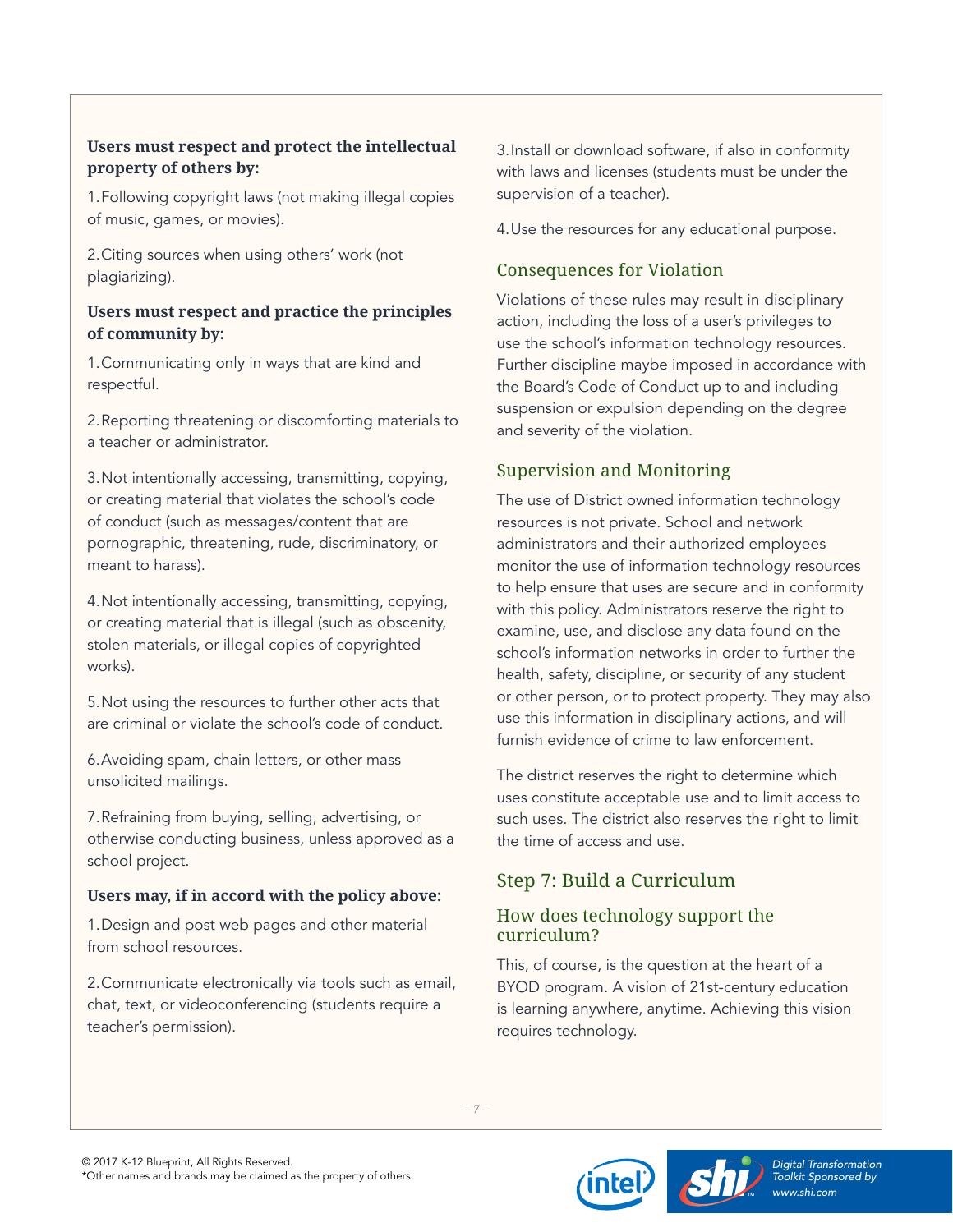Students will bring their own devices if the curriculum (and staff) supports their use. A curriculum that encourages the use of technology may include the following components:

## Personal Support

Each building establishes a number of technology coaches that actively support eLearning initiatives. The eLearning coaches work with teachers and administrators to support technology integration, BYOD management, and course development.

## Course Companion Sites

Teachers develop online companion sites for their classes, which can be accessed through each student's mobile device. These companion sites feature:

- Daily objectives
- Discussion forums
- Electronic textbooks and articles
- Course resources (for example, notes, worksheets, presentations, audio, video)
- Class calendar
- Online assignments and assessments

## Digital Citizenship

Direct instruction on Internet safety, search strategies, copyright, and netiquette can also be incorporated into a BYOD curriculum. Proper training will help ensure that all students are wellprepared to begin using technology every day in a safe, respectful, and responsible way. When combined with a well-defined AUP, a unit that specifically teaches digital citizenship may lead to fewer issues within a BYOD program.

## <span id="page-7-0"></span>Step 8: Consider Devices

### Mobile Devices

Although mobile devices offer many advantages, such as anytime—anywhere learning, there are times when students will require a "real" computer. Many software programs require a computer with a file structure and mouse input, even if they offer a companion mobile app to supplement the software program. Not all software features and file types are supported on mobile devices.

- What will students use when they require a keyboard?
- How will students use software programs that require a "real" computer?
- What will students use when they need a larger screen?
- How will students access files that are not supported on their mobile device?

## School-Owned Devices

Schools that implement BYOD programs must also provide mobile technology solutions for students who do not have their own device, and they must support the mix of the school's technology with the students' own devices. An effective program budget allows for purchasing or leasing school-owned devices, including costs for upgrading, repairing, or replacing the devices regularly. Some successful BYOD models report generous sharing of devices among students as well as donation programs for new and used equipment.

## Device Recommendations and Purchasing Guidelines

When it comes to purchasing mobile devices, parents and students will benefit from a general



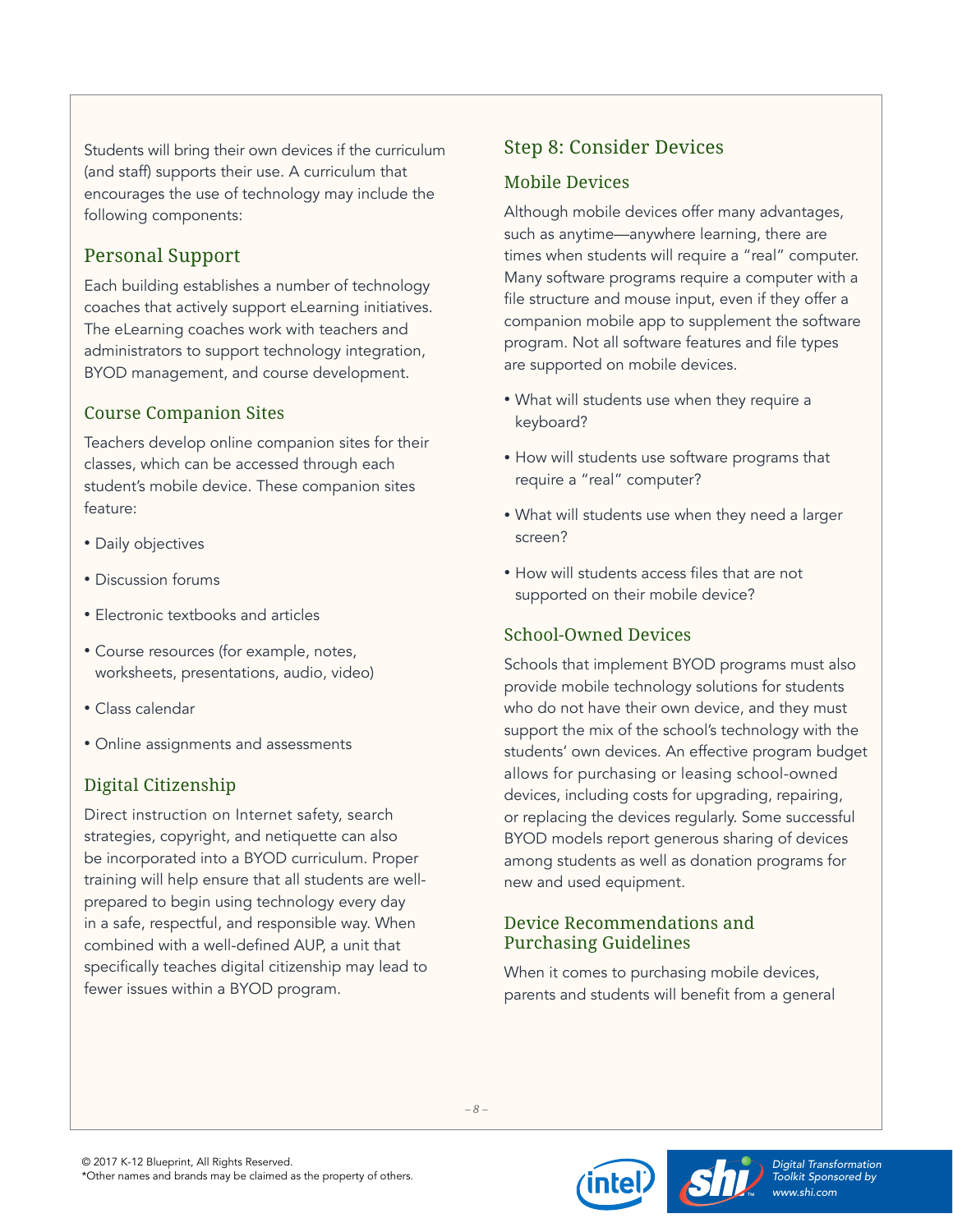set of recommendations and considerations. An effective BYOD program will actively try to create an environment that will work with any device. However, it is still useful to post a Device Consideration Letter.

#### **Sample Device Consideration Letter**

Over the past year, students, parents, community members, teachers and administrators have been working together to examine how technology is deployed at Oak Hills High School and challenged us to increase access to eLearning opportunities for students–anywhere, anytime.

With this in mind, we are excited to announce that at the beginning of second quarter–November 1st–students may bring their own personal electronic devices - including laptops and handheld technology (smart phones, iPod Touches, etc.)—with them to Oak Hills High School. This will enable students to use a combination of district technology and their own to facilitate their learning. No longer will our high school students be limited by the availability of district technology or access to software and applications.

By connecting to [www.ohlsd.org](http://www.ohlsd.org/), students can access the web-based learning tools that are offered. Here, students will find instructions for our OHHS virtual desktop - where they can utilize classroom instructional software both on or off our campus - wherever they have Internet access.

While many of our students already own laptops and computing devices, some parents have contacted us to ask, "If I wanted to purchase a laptop or other device for my child, what would you recommend?" Because family and individual student needs differ, this can be a complex question to answer. However, there are some general specifications that can be considered by everyone, so we have created this document to give you some guidance.

### **The ideal computing device for school use:**

- Is lightweight and sturdy;
- Is in a protective carrying case;
- Has several hours of battery power and easy options for recharging;
- Has wireless capabilities and appropriate software;
- Offers sufficient storage;
- Is flexible, with USB ports and other options for expansion.

#### **Specifications for a Student Computer**

If you are considering purchasing a new computer, it's important to keep in mind how the student is going to use the computer. For example, Juniors and Seniors who plan to pursue a college program may want to contact an advisor from that program to seek recommendations specific to that field. We recommend that you consider the following minimum specifications for any new purchases:

### **Smart phones, handheld devices and other devices using a mobile operating system**

While there are times that a handheld device is the most appropriate tool for a specific purpose, there are limitations that should be considered as well. Limitations to these devices are specific to model. Please discuss the following with your vendor:

- Does it support Flash technology?
- Speed of the Internet browser
- Responsiveness, size and readability of the screen
- Availability of Apps
- Battery life
- USB ports